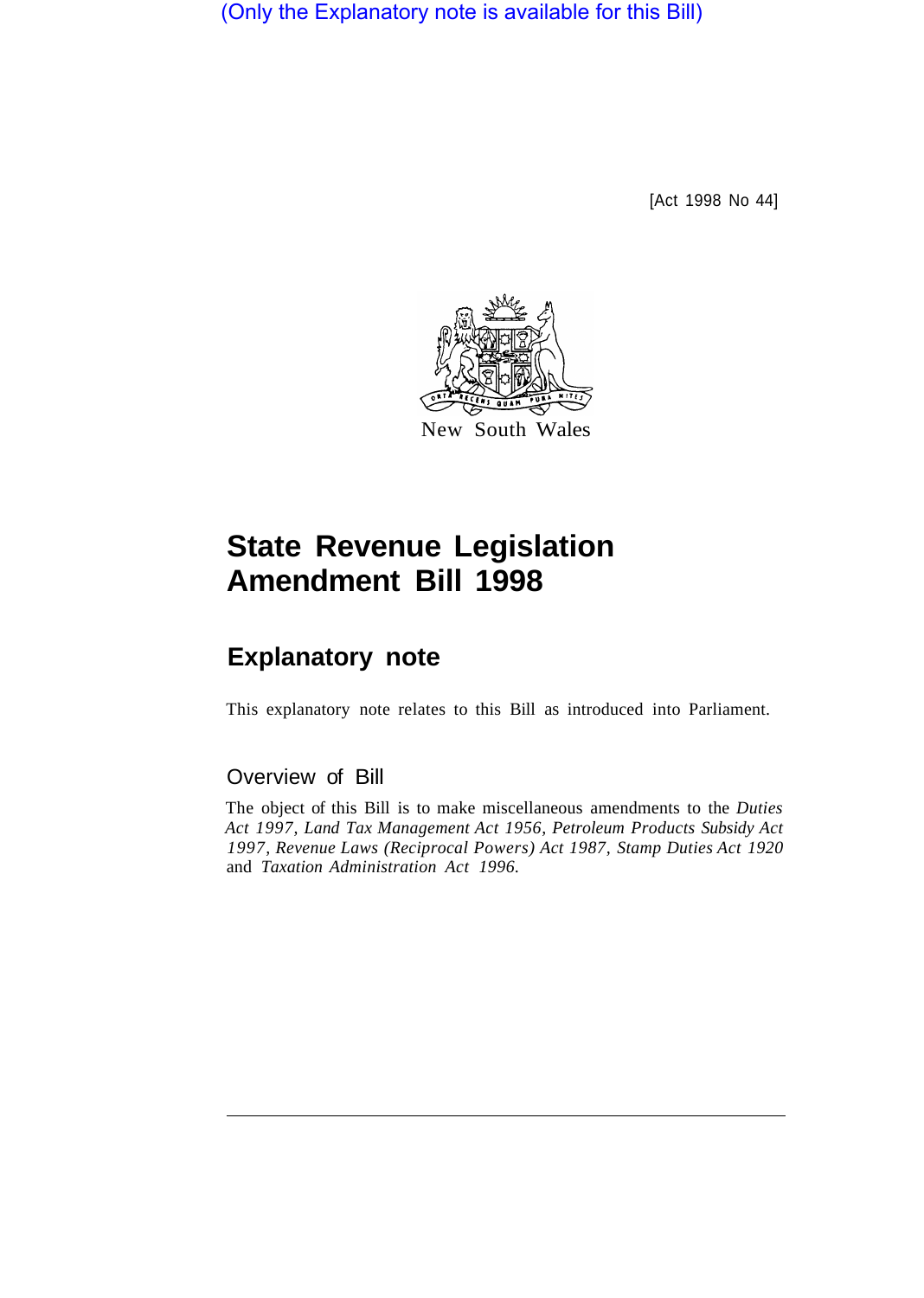Explanatory note

## Outline of provisions

**Clause 1** sets out the name (also called the short title) of the proposed Act.

**Clause 2** provides for the commencement of the proposed Act on various days as set out in the proposed section.

**Clause 3** is a formal provision giving effect to the amendments to the *Duties Act 1997* set out in Schedule 1.

**Clause 4** is a formal provision giving effect to the amendments to the *Land Tax Management Act 1956* set out in Schedule 2.

**Clause 5** is a formal provision giving effect to the amendments to the *Petroleum Products Subsidy Act 1997* set out in Schedule 3.

**Clause 6** is a formal provision giving effect to the amendments to the *Revenue Laws (Reciprocal Powers) Act 1987* set out in Schedule 4.

**Clause 7** is a formal provision giving effect to the amendments to the *Stamp Duties Act 1920* set out in Schedule 5.

**Clause 8** is a formal provision giving effect to the amendments to the *Taxation Administration Act 1996* set out in Schedule 6.

## **Schedule 1 Amendment of Duties Act 1997**

## **Chapter 2 Transactions concerning dutiable property**  *ADRs*

Amendments are made by **Schedule 1 [l], [3], [12], [51]** and **[52]** to ensure that a change in the beneficial ownership of an ADR (American Depositary Receipt) continues to be exempt from duty.

#### *Instalment warrants*

Instalment warrants providing beneficial ownership in respect of shares in a NSW company are made dutiable property for the purposes of dutiable transactions by amendments made by **Schedule 1 [2], [3], [11], [24]** and **[52].** 

#### *Ships and vessels*

The disposition of a ship or vessel is exempted from duty by the amendment made by **Schedule 1 [4].** 

#### *Partitions of property*

**Schedule 1 [5], [6] and [7] extend the concession that currently applies in** relation to a partition of dutiable property to include a partition of property, some of which is dutiable property and some of which is not.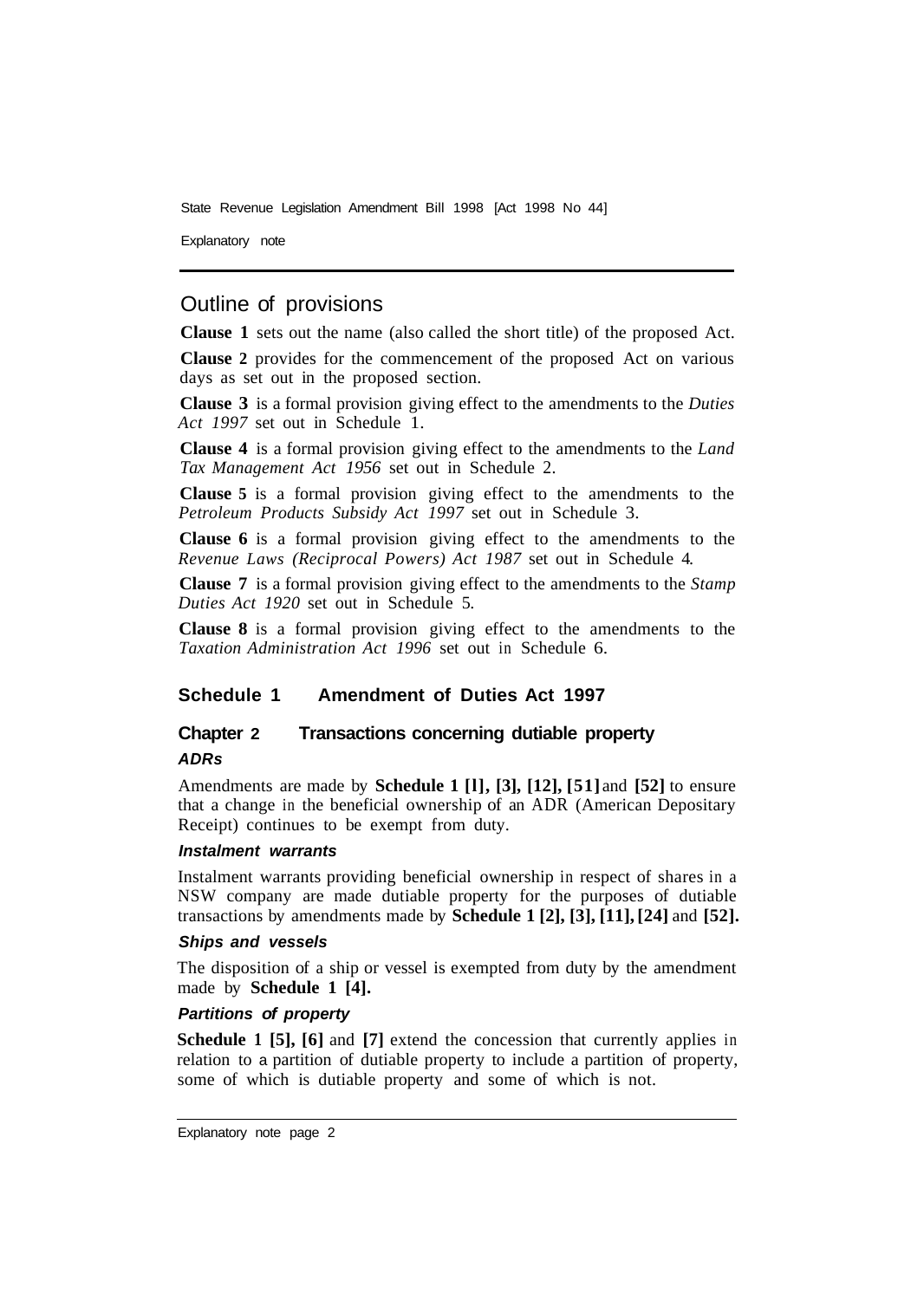Explanatory note

#### *Index trusts*

**Schedule 1 [54]** extends the exemption for the transfer of marketable securities to or from the trustee of an index trust to Tower 20 Leaders Index Trust.

#### *Divorce settlements*

**Schedule 1** [13] extends the exemption for transfers of dutiable property as a consequence of a divorce to transfers pursuant to private agreements that give effect to a genuine divorce settlement, regardless of whether it is subject to an order of the Family Court.

#### *Transfer of principal place of residence from a corporation or special trust to certain persons*

**Schedule 1 [14], [15] and [16] preserve a stamp duty concession for certain** transfers of principal places of residence by overcoming an unintended consequence. for duty purposes. of amendments made to section  $10(1)$  (r) of the *Land Tax Management Act 1956* by Schedule 3 [4] to the *State Revenue Legislation Amendment Act 1997.* 

## **Chapter 3 Certain transactions treated as transfers**

#### *Profit a prendre*

A profit a prendre is excluded, by **Schedule 1 [17],** from the types of land holdings to which the "land-rich" provisions of the *Duties Act 1997* applies.

#### *Duty on relevant acquisitions*

Duty on a relevant acquisition is reduced, by **Schedule 1 [18],** by an amount of duty paid on the acquisition under other sections of the "land-rich" provisions.

#### *Exemptions*

The exemption provisions are amended, by **Schedule 1 [19],** to ensure that, while the specific acquisitions remain exempt, the interests acquired by an exempt acquisition can still be considered in determining if a person has a majority interest in the relevant corporation or unit trust.

## *Phasing-in of duty*

**Schedule 1 [20]** amends the provision for the phasing-in of duty to deal with a situation where, at one stage in an acquisition that is aggregated over 3 years. the unencumbered value of land holdings in New South Wales of the private corporation was less than \$1 million.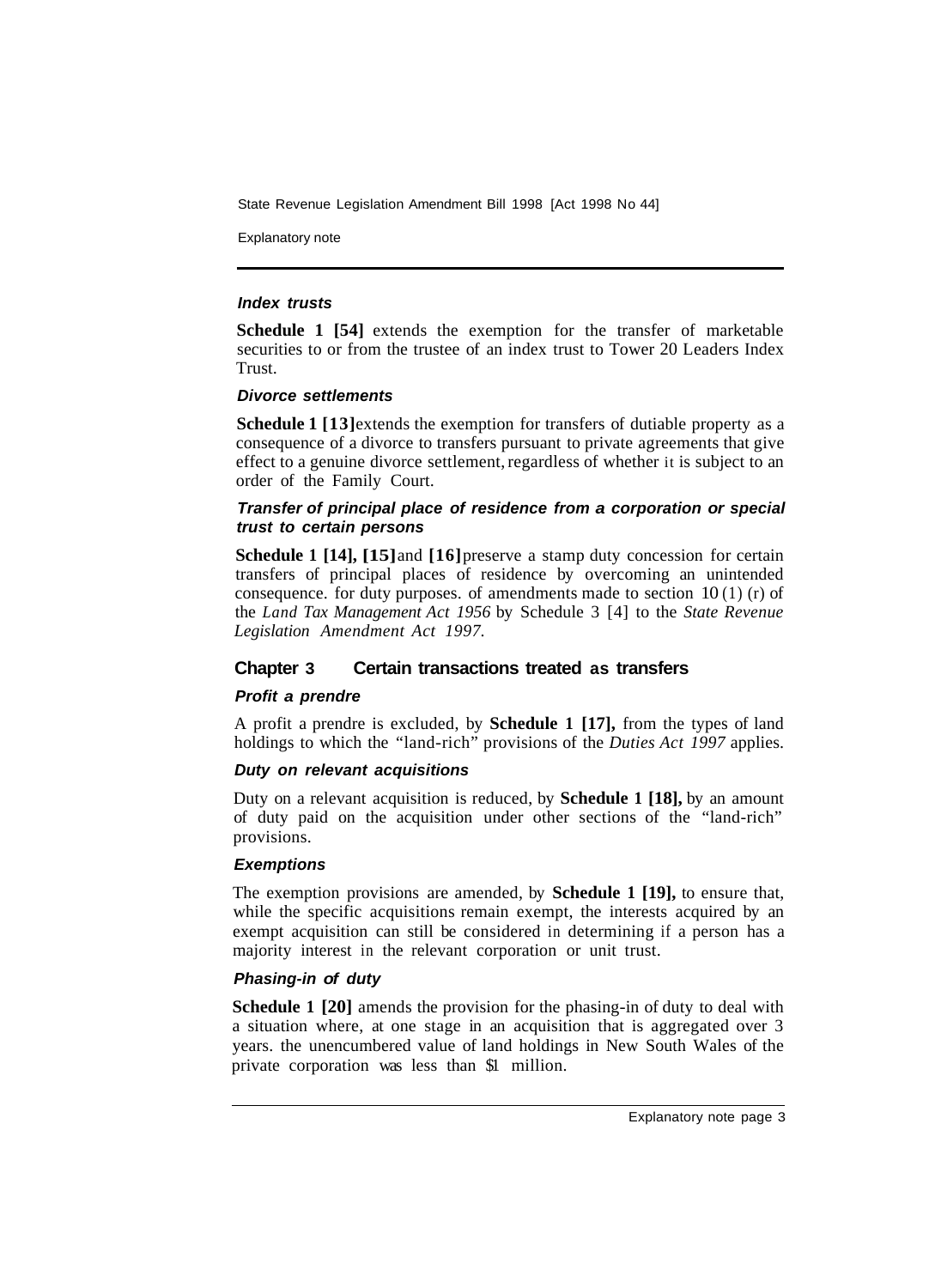Explanatory note

#### *Subsidiaries of private corporations*

**Schedule 1 [21]** treats a subsidiary of a private corporation as the owner of land where the subsidiary is the vendor or purchaser under an uncompleted agreement.

#### *Double duty*

**Schedule 1 [22]** avoids the possibility of double duty under Part 4 (Acquisition of land use entitlements by allotment of shares or issue of units) of Chapter 3 and Part 5 (Allotment of shares by direction) of that Chapter.

#### *Public unit trust schemes*

**Schedule 1 [57]** widens the definition of *public unit trust scheme* in the Dictionary to include schemes that will, in the opinion of the Chief Commissioner, become public unit trust schemes within 12 months.

#### **Chapter 4 Marketable securities—on-market transfers (Broker provisions)**

#### *On-market transfers-when order received in New South Wales*

**Schedule 1 [23]** specifies the circumstances in which a sale or purchase of marketable securities quoted on the market operated by the Australian Stock Exchange is, in the case of a reported trade, received in New South Wales.

#### *Stock exchange transactions relating to companies incorporated in New Zealand or Papua New Guinea*

**Schedule 1 [27]** applies the concessional rate of duty to sales and purchases of marketable securities of a body corporate incorporated under the law of New Zealand or Papua New Guinea.

## *Records of sales, purchases and transfers of marketable securities*

**Schedule 1 [34] requires, in the case of a sale, purchase or transaction that is** dutiable at the concessional rate or that is exempt from duty, the keeping of such particulars as are required to establish that the sale, purchase or transaction is dutiable at a concessional rate or is exempt from duty.

#### **Chapter 5 Lease instruments**

#### *Cost of a lease*

**Schedule 1 [35]** makes it clear that rent paid in advance of a lease and an amount paid or payable for the right to use land (as under a licence) comprise part of the cost of a lease on which duty is chargeable.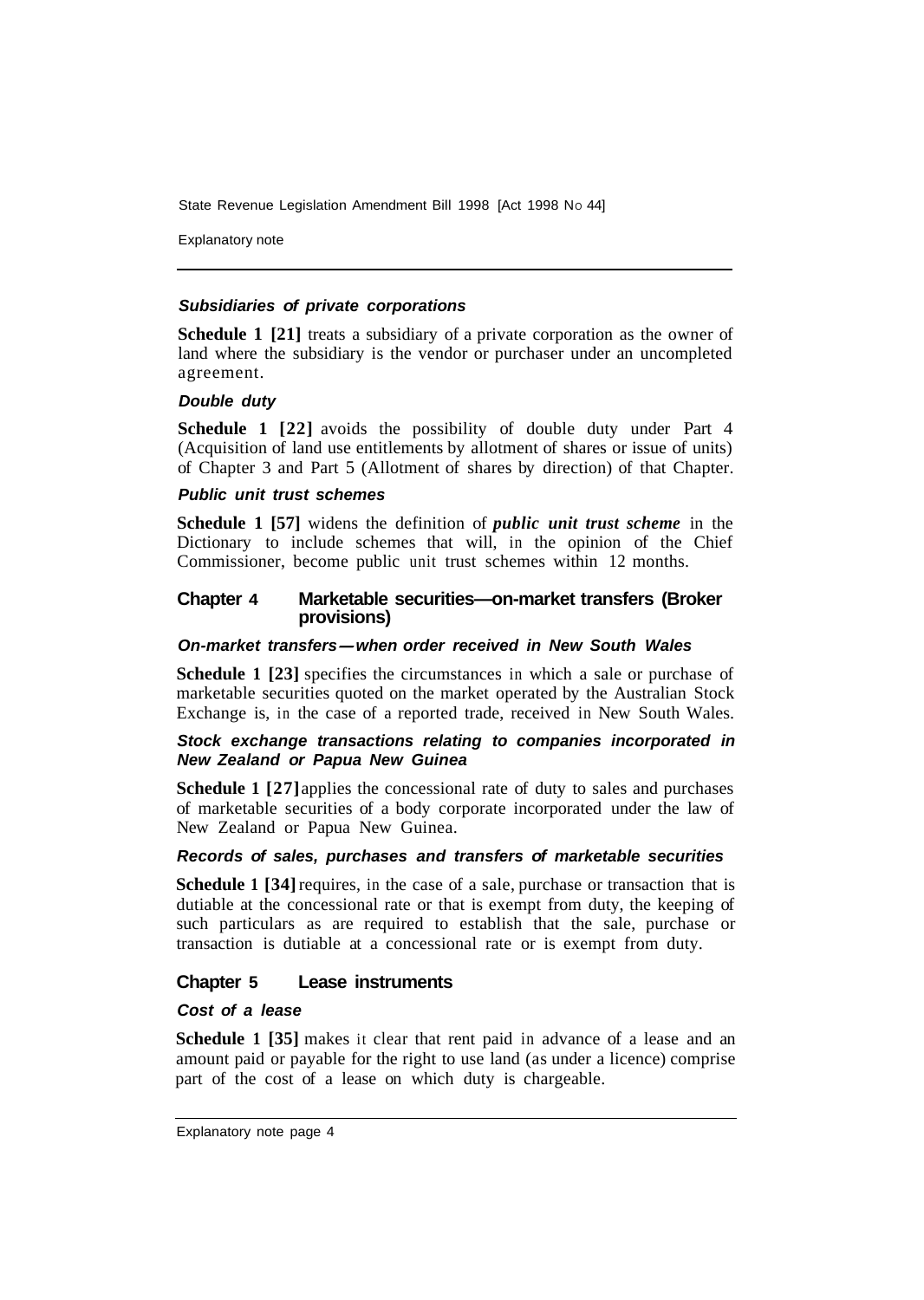Explanatory note

#### *Periodic estimates and assessments*

**Schedule 1 [36]** makes it clear that a periodic estimate and a periodic assessment of duty chargeable under a lease may be made more than 5 years after the initial estimate. Inclusion of this provision will mean that the Chief Commissioner will not be prevented (under section 9 (3) of the *Taxation Administration Act 1996)* from making a reassessment of duty in such cases.

#### **Chapter 6 Hire of goods**

#### *Goods used in New South Wales and outside New South Wales*

**Schedule 1 [37]** recognises that goods, during the course of their hire, may be used and subject to duty both in New South Wales and outside New South Wales. To avoid double duty, the expression "during the course of hire" is replaced with the expression "during any period for which a liability to duty is required to be determined".

#### *Special hiring agreements*

**Schedule 1 [38]** provides that the duty on a special hiring agreement that is chargeable with the maximum amount of duty of \$10,000 cannot be reduced below \$6,000.

#### **Chapter 7 Mortgages**

#### *Persons liable to duty*

As not all instruments that come within the definition of *mortgage* in the *Duties Act 1997* have a party described as a "mortgagor", **Schedule 1 [39]**  adds a reference to the "person bound".

#### *Liability to additional duty*

**Schedule 1 [40] removes an unintended limitation on the circumstances in** which a mortgage becomes liable to additional duty.

#### *Effect of further advances*

**Schedule 1 [41]** removes an expression that could have been wrongly construed to mean that an original liability to duty of a mortgage could be extinguished on the making of a further advance under the mortgage.

#### *Collateral mortgages*

**Schedule 1 [42]** clarifies the circumstances in which the duty on a collateral mortgage is to be reduced.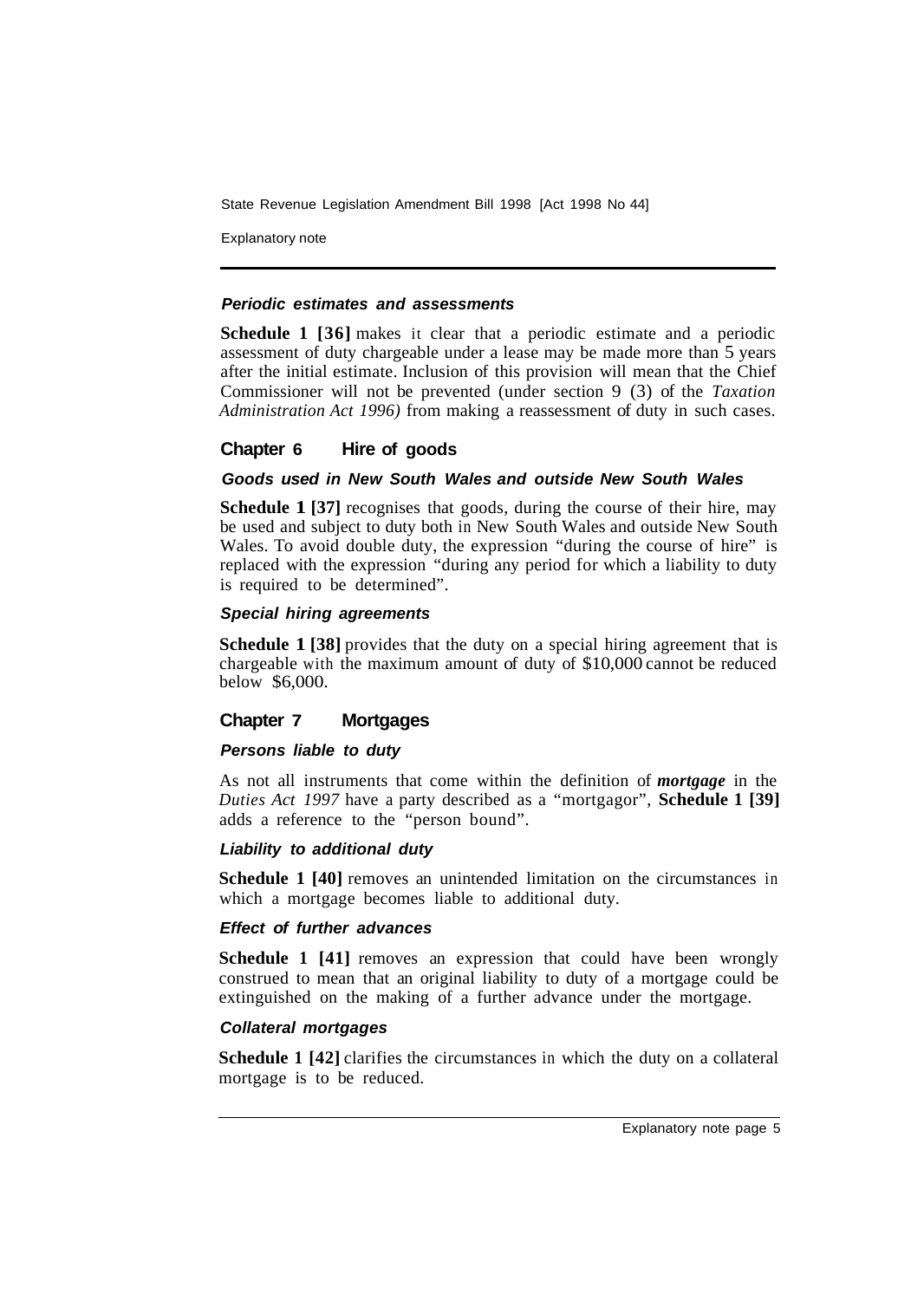Explanatory note

#### *First home purchase scheme*

**Schedule 1 [43]** and **[44]** extend the concession in respect of eligible mortgages under the First home purchase scheme to mortgages in support of eligible mortgages.

#### **Chapter 8 Insurance**

#### *Annuities*

**Schedule 1 [46]** clarifies whether an annuity is insurance for the purposes of the *Duties Act 1997* by inserting a definition of *annuity.* 

#### **Chapter 9 Motor vehicle registration**

#### *Motor vehicles purchased by disabled veterans*

**Schedule 1 [47] exempts a motor vehicle certificate of registration from duty** if the motor vehicle is purchased by a totally and permanently incapacitated veteran who is eligible for the special rate of pension under the Commonwealth *Veterans' Entitlements Act 1986.* 

## **Miscellaneous amendments to continue effect of provisions of Stamp Duties Act 1920**

Miscellaneous amendments are made for this purpose by **Schedule 1 [8]**  (nominal duties), **Schedule 1 [9]** (change in trustees) and **Schedule 1 [10]**  and **[53]** (transfer of property from one superannuation fund to another).

## **Minor amendments by way of clarification or Correction**

**Schedule 1 [25], [26], [28]–[33], [45], [48]–[50]** and **[56]** make minor amendments by way of clarification and correction.

## **Schedule 2 Amendment of Land Tax Management Act 1956**

**Schedule 2** [1] removes a provision that, as a consequence of the restoration of a full exemption for all land owned, regardless of its use, by a charitable or educational institution or a religious society (see Schedule  $1(4)(c)$  and (d) to the *Land Tax Management (Amendment) Act 1988)* is now redundant.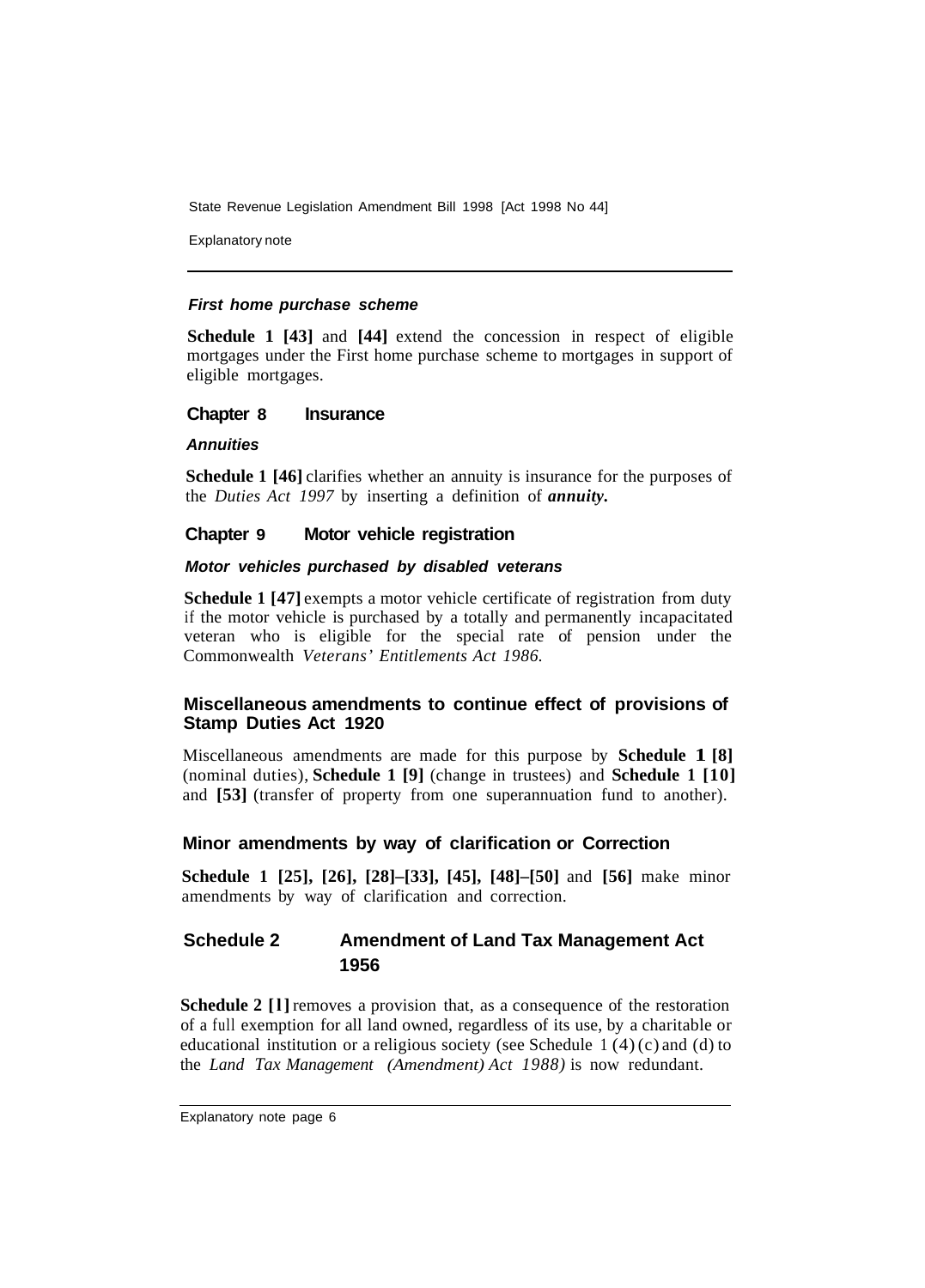Explanatory note

**Schedule 2 [2]** removes a provision to make it clear that section 10A of the *Land Tax Management Act 1956,* which enables an exemption granted to the owner of a principal place of residence to continue for a period of not less than 12 months after the death of the owner, applies in all cases.

**Schedule 2** [3] removes the entitlement to an exemption in respect of land acquired for the purpose of building a person's future principal place of residence if the person owns and lives in a residence outside New South Wales.

## **Schedule 3 Amendment of Petroleum Products Subsidy Act 1997**

**Schedule 3 [1]** and **[7]** clarify that the subsidies proposed to be granted under the *Petroleum Products Subsidy Act 1997* will be granted in respect of zones identified by regulations made under the Act.

**Schedule 3 [2]** and **[3]** provide that a purchaser of marine diesel is entitled to the benefit of a subsidy without the need for an off-road diesel permit.

**Schedule 3 [4]** removes the entitlement to a subsidy if the Commonwealth pays a rebate which includes the State subsidy.

**Schedule 3 [5]** and **[6]** enable the Chief Commissioner to remit or reduce the 300% penalty imposed by the *Petroleum Products Subsidy Act 1997* on a person who claims a subsidy to which the person is not entitled.

**Schedule 3 [8]** provides for appeals to be made to the District Court pending the establishment of the Administrative Decisions Tribunal.

**Schedule 3 [9]** enables, during a transitional period, the sale of petroleum products by a registered wholesaler to an unregistered consumer provided certain requirements are met.

## **Schedule 4 Amendment of Revenue Laws (Reciprocal Powers) Act 1987**

**Schedule 4** provides that the *Petroleum Products Subsidy Act 1997* is to be a revenue law for the purposes of the *Revenue Laws (Reciprocal Powers) Act 1987.* This will, among other things, allow investigations to be carried out by other Australian jurisdictions in New South Wales as to their petroleum subsidy schemes.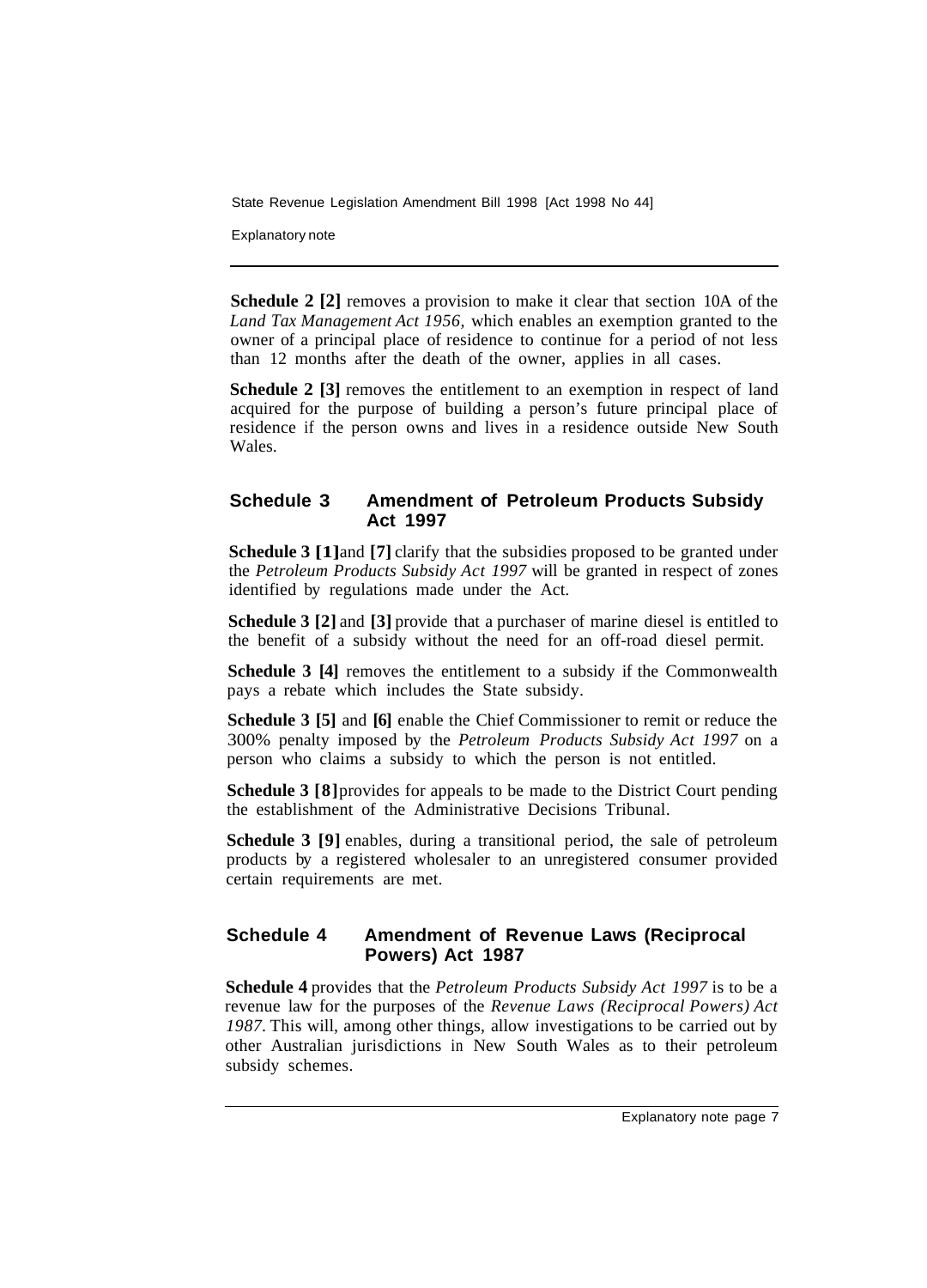Explanatory note

#### **Schedule 5 Amendment of Stamp Duties Act 1920**

**Schedule 5 [l]** inserts a transitional provision that will apply to the assessment of stamp duty on instruments on and from the commencement of the *Duties Act 1997* on 1 July 1998.

**Schedule 5 [2], [4]** and **[11]** provide that an exempt public sector superannuation scheme is to be a complying superannuation fund for the purposes of the *Stamp Duties Act 1920.* This will cause transfers of assets between such funds to be subject to the concessional rate of stamp duty.

**Schedule 5 [3]** will cause instalment notes to be subject to stamp duty in the same way as IRs.

**Schedule 5 [5]** removes double duty from certain novated motor vehicle leases.

**Schedule 5 [6]** exempts a motor vehicle certificate of registration from duty if the motor vehicle is purchased by a totally and permanently incapacitated veteran who is eligible for the special rate of pension under the Commonwealth *Veterans' Entitlements Act 1986.* 

**Schedule 5 [7]** and **[8]** provide that the market value of a motor vehicle in relation to which stamp duty on a certificate of registration is to be assessed is not to include a notional amount of sales tax if the person who purchased the vehicle was not liable to pay sales tax.

**Schedule 5 [9]** makes a minor amendment to the definition of *options trader*  to bring the definition into conformity with the Business Rules of the Australian Stock Exchange.

**Schedule 5 [10]** applies the concessional rate of duty to sales and purchases of marketable securities of a body corporate incorporated under the law of New Zealand or Papua New Guinea.

**Schedule** *5* **[12]** exempts from financial institutions duty receipts of certain accounts of organisations entitled to privileges and immunities under the Commonwealth *International Organisations (Privileges and Immunities) Act 1963.* 

**Schedule 5 [13] extends the general exemption from stamp duty to certain** stock exchange index trusts.

**Schedule 5** [14] grants a general exemption from stamp duty to compulsory contracts under the *Home Building Act 1989,* certain instruments made for

Explanatory note page 8